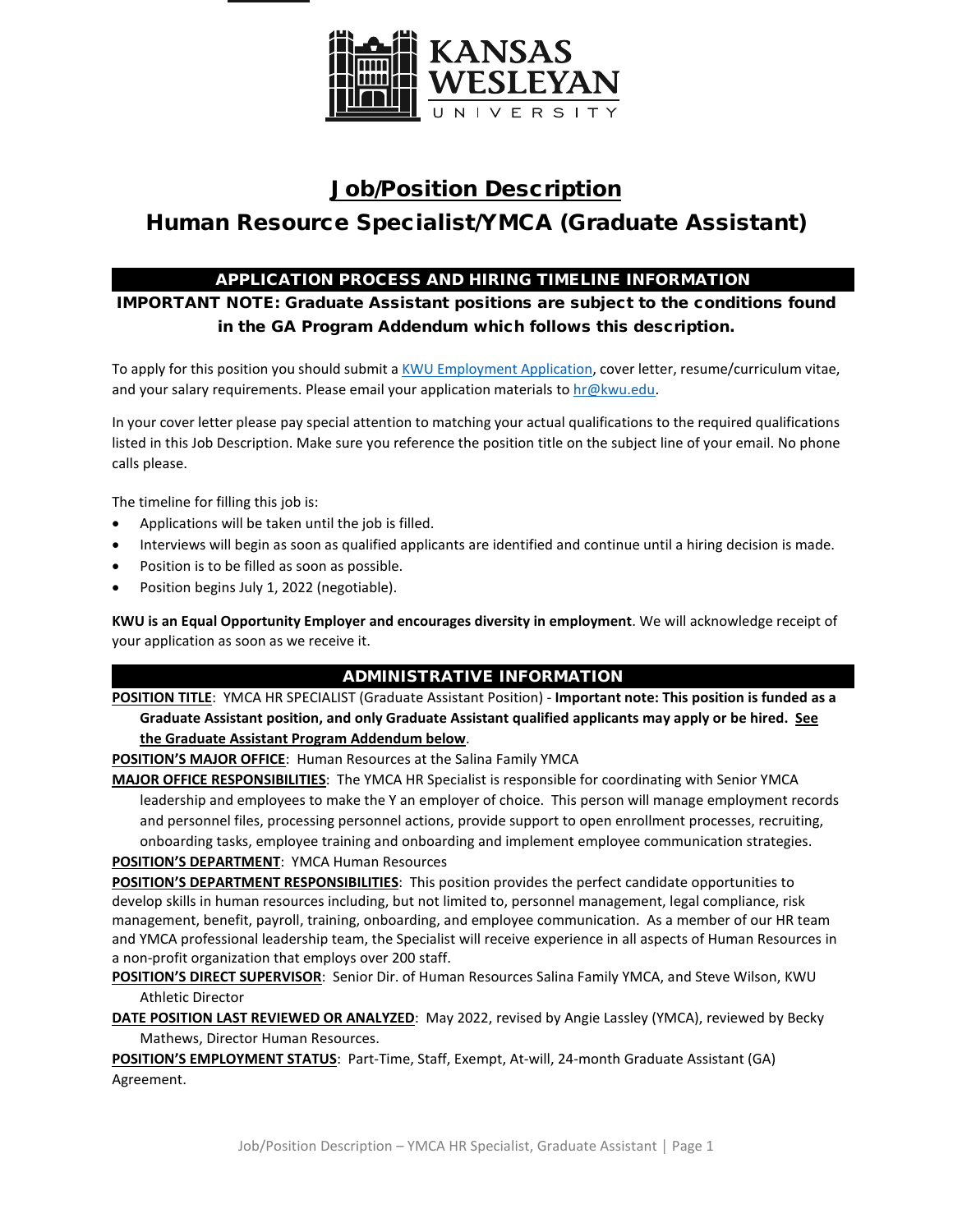**POSITION'S SALARY OR SALARY RANGE AND BENEFITS**: \$9,600 annually (24-month agreement), graduate tuition remission as per the standard Graduate Assistant Contract.

## POSITION INFORMATION

**POSITION'S SUMMARY**: The position is responsible for proving support and leadership to YMCA Human Resource strategies and implementation.

**POSITION WORKS WITH:** The YMCA leadership team and employees.

**POSITION'S STAFF AUTHORITY**: None

**POSITION'S BUDGET AUTHORITY**: None – YMCA/KWU partnership

**POSITION'S PHYSICAL WORKING CONDITIONS**: Office, off-campus event venues, campus

**POSITION'S UNUSUAL HAZARDS OR WORKING CONDITIONS**: None

**POSITION'S EQUIPMENT**: YMCA computer

**POSITION'S WORK SCHEDULE**: Flexible part-time schedule at YMCA (20-25 hours per week, some nights and weekends), arranged around GA studies and classes. The day-to-day work schedule may change based on the program's needs and requirements.

**POSITION'S TRAVEL REQUIREMENTS**: Local travel may be required to community events, or vendors. Annual conference is available. If attend, all expenses paid by YMCA. Opportunities to travel to see other YMCAs.

## POSITION DUTIES AND PERFORMANCE STANDARDS

## **POSITION'S ESSENTIAL DUTIES**:

Human Resources (90%)

- Serve as member of the HR team performing all aspects of HR duties.
- Identify methods of reaching new target markets for YMCA employees. Assist with job fairs and recruiting efforts. Represent the Y at off-site job fairs or other community events as requested.
- Maintains up-to-date employment records and personnel files including processing personnel actions accurately and timely, and inputting employment information in the Human Resource Information System and retrieves historical data as needed.
- Duties include scheduling onboarding tasks, processing payroll updates and managing communications for the HR department.
- Perform administrative duties, such as maintaining employee database and sorting emails for the HR department.
- Provides support during recruitment, onboarding, and open enrollment processes.
- Coordinate orientation and training sessions for new employees.
- Ensure smooth communication with employees and timely resolution to their queries.

Writing (4%)

• Develop employee staff newsletters and communication pieces. Research stories for newsletters, manage YMCA Staff Facebook page, create strategies to recognize staff for internal or external accomplishments.

Event Planning (3%)

- Assist with tasks involved in the event planning
- Works collaboratively with colleagues across YMCA to assist with major events, including job fairs, recruiting activities, all staff meeting, and any others as assigned.

## **JOB'S OTHER DUTIES** (3% of time):

- 1. Serve as a contact for KWU partnership for recruitment of interns, Grad Assistants and other opportunities as requested.
- 2. Perform other appropriate and reasonably required duties as assigned by the job's supervisor.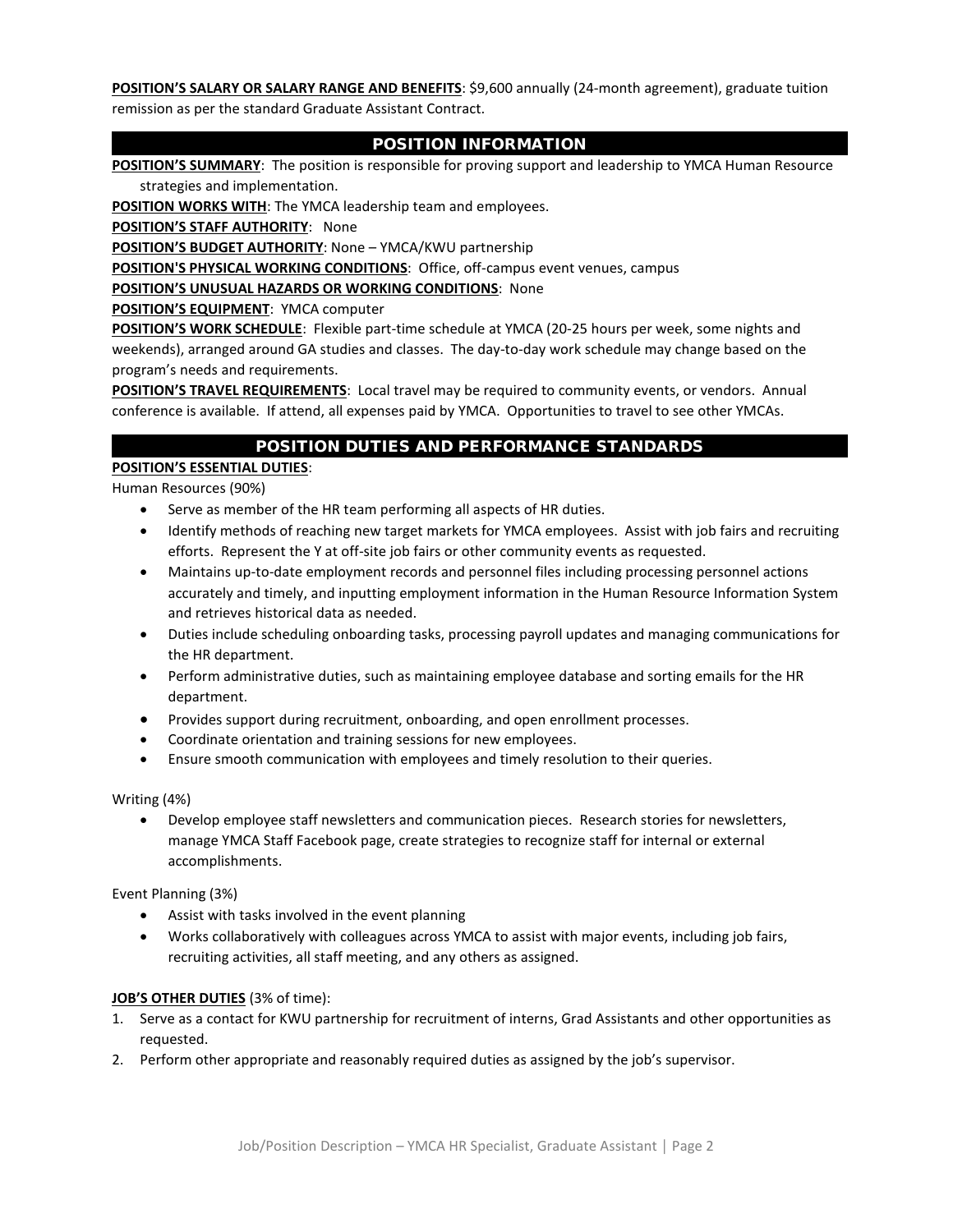**POSITION'S PERFORMANCE MEASURES AND STANDARDS**: This section lists the specific performance measures upon which this position's performance will be evaluated. Actual performance standards (goals) for each performance measure will be set in consultation with the position holder and their direct supervisor.

- Human Resources Increased recruitment and retention of YMCA staff. Legal Compliance, updated policies, and procedures.
- Writing Implements strong communication strategies with material director for increased communication and engagement with YMCA staff. Increased improvement in writing with fewer required edits throughout the two-year commitment.
- Event Planning Shows increased competency and confidence in managing specific areas of event management with little to no supervision.
- Teamwork Works collaboratively with all members of the Leadership team, demonstrating strong relationships and positive engagement with YMCA community; actively participates in meetings, is prepared, and confidently expresses ideas and concerns; takes initiative and completes tasks independently.
- Supervisor and peer survey of employee performance and willingness to support and contribute to department growth and success.

# POSITION QUALIFICATIONS

## **EDUCATION**:

- MINIMUM REQUIRED: Bachelor's degree with qualifications (i.e., minimum 3.00 GPA) for admission to the MBA program.
- PREFERRED: None

## **CERTIFICATIONS/LICENSES**:

- MINIMUM REQURED:
	- Valid driver's license.

## **WORK EXPERIENCE**:

- MINIMUM REQUIRED: Relevant experience attained during undergraduate studies or with previous employer including an understanding of human resources and above-average writing skills.
- PREFERRED: Experience with leadership to a group of individuals with applicable experience in improving processes, handling difficult situations and implementing new ideas.

## **KNOWLEDGE, SKILLS, ABILITIES, and ATTITUDES – KSAA'S**:

- MINIMUM REQUIRED
	- Philosophical alignment with the mission and vision of Kansas Wesleyan University.
	- Demonstrable priority setting and organizational skills.
	- PREFERRED
	- None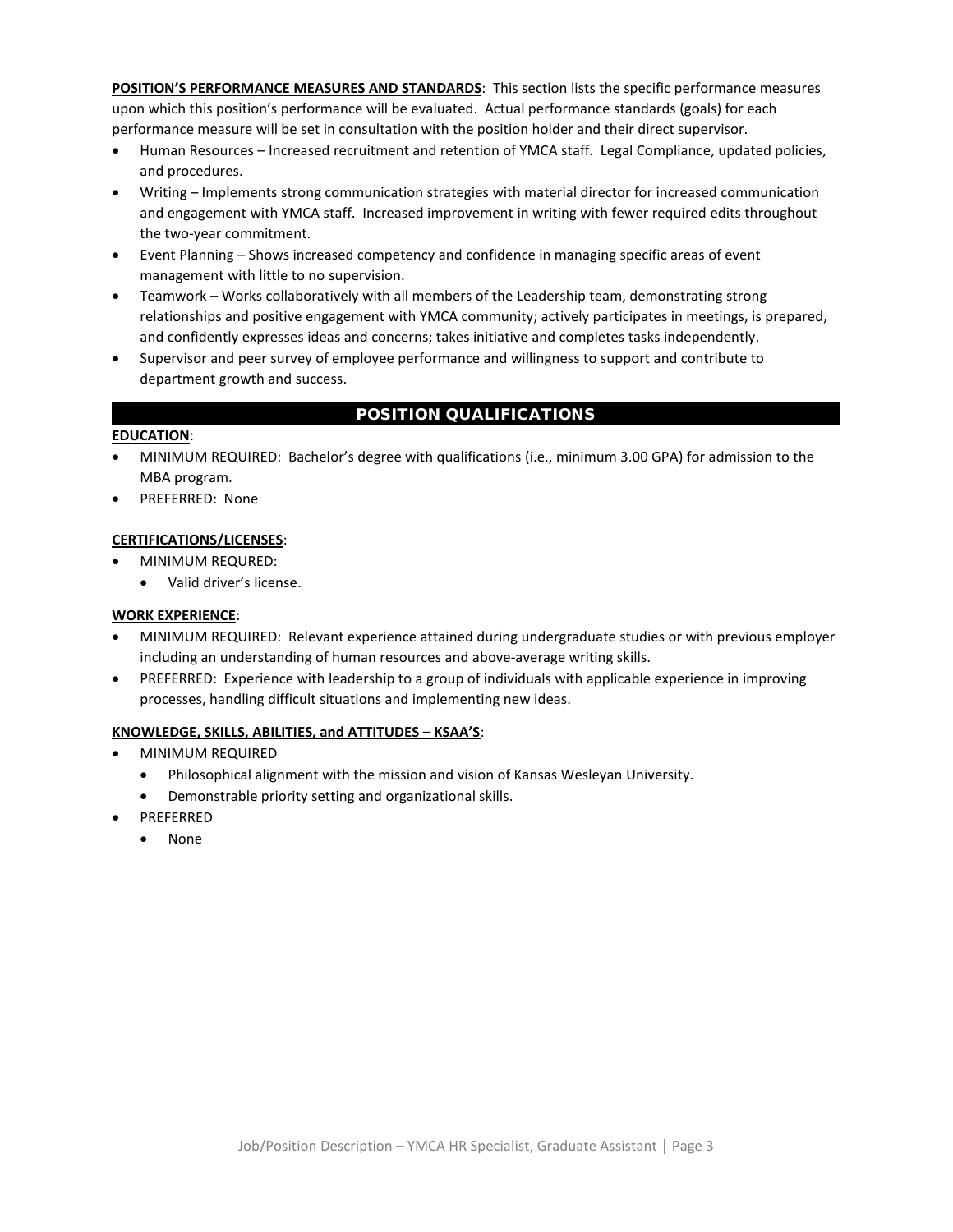## NOTICE OF SPECIAL POSITION OR EMPLOYMENT REQUIREMENTS

- 1. THIS JOB DESCRIPTION IS NOT DESIGNED TO COVER OR CONTAIN A COMPREHESIVE LIST OF ALL DUTIES AND RESULTS TO BE PERFORMED IN THIS JOB. DUTIES AND PERFORMANCE STANDARDS MAY BE ADDED, SUBTRACTED, AND/OR CHANGED BY YOUR SUPERVISOR AT ANY TIME DUE TO CHANGES IN DEPARTMENT OR UNIVERSITY REQUIREMENTS.
- 2. Unless exempt due to an employment contract signed by the President of Kansas Wesleyan University, all employees of Kansas Wesleyan are to be considered as an "at-will" employee.
- 3. All employees of Kansas Wesleyan University are considered to be "responsible employees" pertaining to Title IX regulations concerning both the prevention and reporting of sexual assault or harassment situations. As such, all employees must communicate with the Title IX Coordinator if they witness or hear about a sexual assault or harassment situation.
- 4. Kansas Wesleyan University is an equal opportunity employer and complies with EEOC and ADA employment requirements. It is and has been the policy of Kansas Wesleyan University to grant equal opportunity to all qualified persons without unlawful discrimination based on race, color, gender, age, national origin, ancestry, ethnicity, disability, sexual orientation, religion, or veteran status. In order to fulfill its mission as a Christian institution, preference in hiring shall be given to persons who can affirm the Institution's mission.
- 5. All "offers of employment" are subject to a criminal background check prior to employment.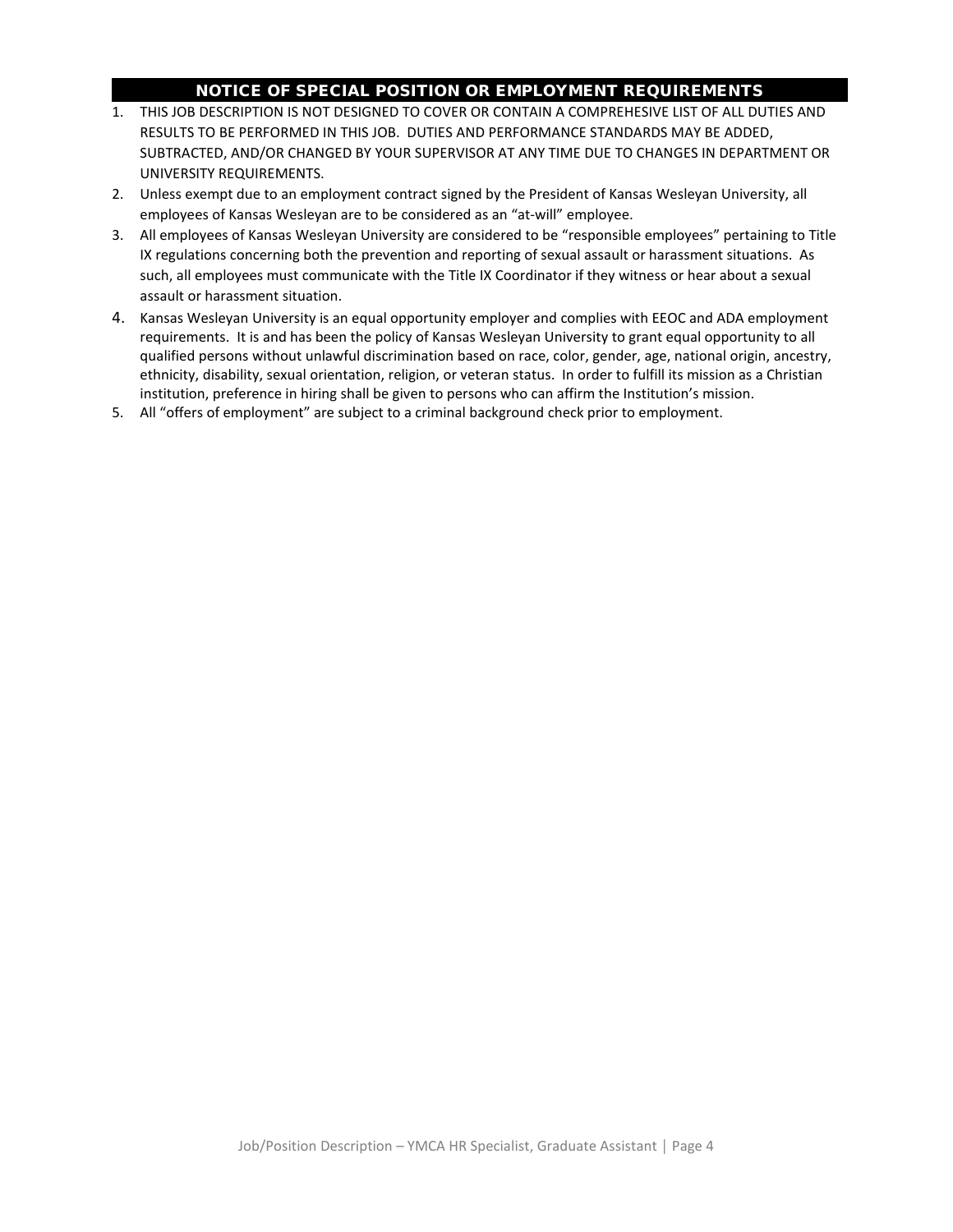## **ADDENDUM TO THE EMPLOYMENT OFFER LETTER (GRADUATE ASSISTANT)**

- 1. The purpose of the Graduate Assistant Program is to employ qualified students in Kansas Wesleyan University's (KWU) Master level programs in order to provide those students with relevant, real-life work experience as they pursue their Master's degree. The Graduate Assistant Program funds one course per 8-week term during the fall and spring semesters (two eight-week terms each), and one course during the eight-week summer semester. The GA/student is responsible for progressing toward successful completion of the Master's degree by being enrolled in one course during each eight-week each term.
- 2. To be, and remain eligible for employment in the Graduate Assistant Program as a GA at KWU, the person must be **enrolled in**, and be **successfully completing** a Master's program at KWU. This addendum is not a contract. If you resign at any time within the 24-month time frame that is established to complete the MBA program, compensation will stop at date of resignation, and tuition remission benefits will stop at the end of current course section.
- 3. The GA will be required to accomplish the following with respect to his or her Master's Program (Program) at KWU:
	- 1. Attend classes regularly, unless an "excused absence" is obtained in compliance with university standards;
	- 2. Comport themselves in the Program and in their employment as a positive example to, and role model for, undergraduate students, athletes and activity participants;
	- 3. Receive no final grade lower than a C in any course, remain in "good standing" at the university pursuant to its published policies, maintain at all times the required GPA for continuing graduate students at the university, and otherwise remain in compliance with all university requirements for graduation;
	- 4. Be enrolled in one course during each eight-week term during the year.
- 4. No courses in the Program where a grade of C or better has been earned, may be retaken for a better grade; any course retaken pursuant to the appeals provisions of section 5 below will be at the sole cost and expense of the GA.
- 5. Receiving a final grade lower than a C in any course during the Program, will result in immediate notice of dismissal as a GA by your department supervisor.

Within fifteen (15) days of receipt of such notice, the GA may submit a written appeal of the dismissal for extenuating and extraordinary circumstances to their department supervisor who will consider the appeal and communicate a decision regarding reinstatement, in writing to the GA and the Provost, within thirty (30) days of their receipt of the appeal, subject to review by the Provost, as described below.

If a decision is made by the department supervisor to reinstate the GA in the GA Program, this decision will be communicated to the Provost within the required thirty (30) day period. The Provost has the authority to override the decision if they determine that the GA is not making satisfactory progress toward a Master's Degree or is not likely to succeed academically in completing the Program as required in this Addendum; any such reversal by the Provost will be final and non-appealable, and will be communicated in writing to the GA within fifteen (15) days of the Provost's receipt of the department supervisor's reinstatement decision. With the written approval of the Provost, in their sole discretion, a GA may be dismissed from the Graduate Assistant Program but still remain in the Program, at the GA's own expense. GA's will continue to be employed at KWU pending the final disposition of any authorized appeal.

Time is of the essence of all matters in this section 5. Failure to act within a required time period will be construed against the non-acting party and in favor of the party not required to act within that period.